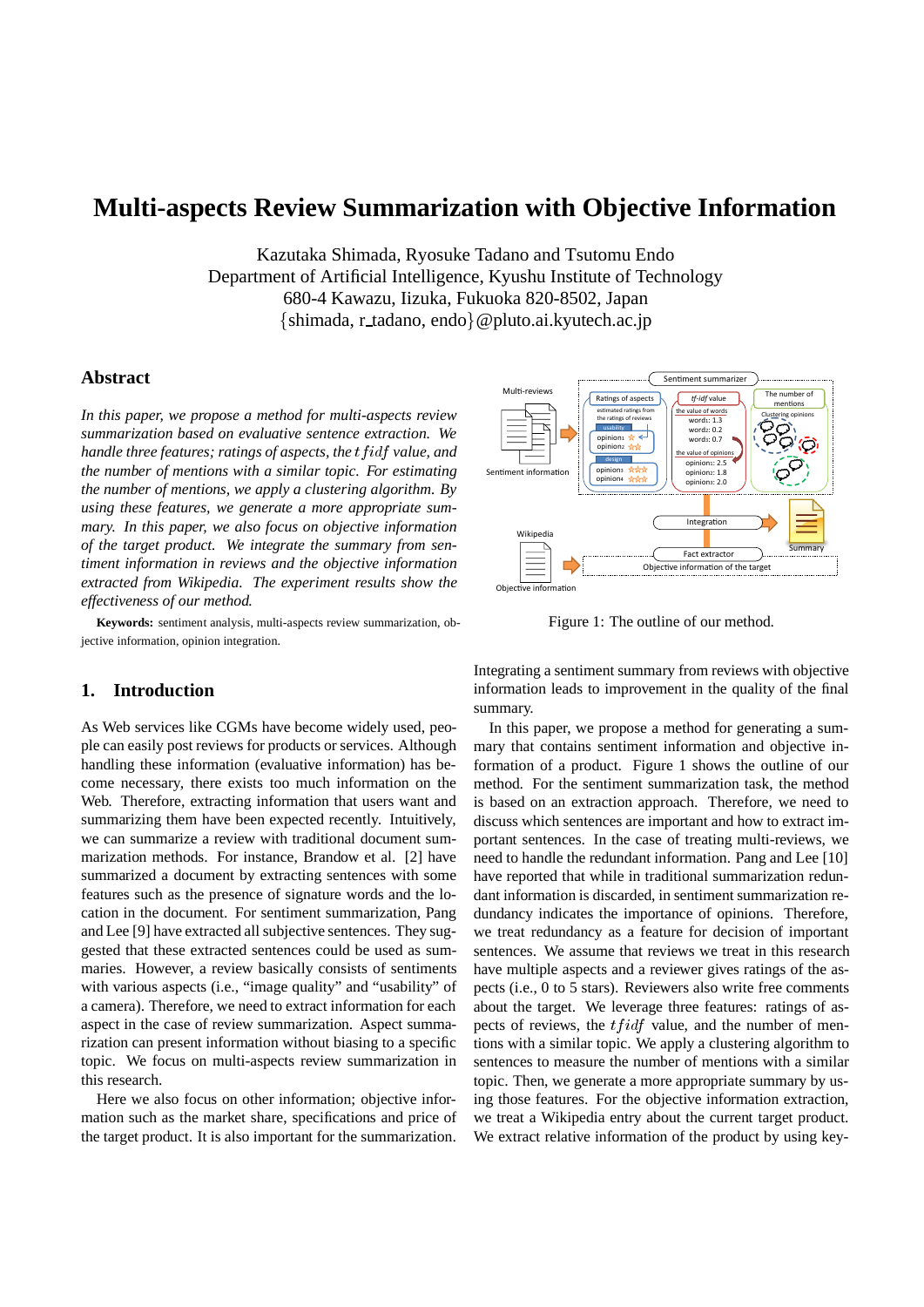words in the sentiment summary and structural information, such as itemization, in Wikipedia.

#### **2. Features for sentence extraction**

For generating a summary, we define the following three features: (1) ratings of aspects, (2) the  $tfidf$  value, and (3) the number of mentions with a similar topic. The following sections describe how we treat these features.

#### **2.1. Ratings of aspects**

If we generate a summary, the summary needs to contain the proper balance of whole opinions in the reviews. For instance, if we summarize only positive opinions, the summary cannot tell readers negative opinions of a target.

We focus on ratings of aspects given to reviews as a feature to deal with this problem. We assume that a reviewer writes comments corresponding to the ratings. For instance, if a reviewer gives 1 star for one aspect, the reviewer writes negative comments for the aspect. We assign ratings of aspects of a review to evaluative sentences included in the review. Each evaluative sentence has the rating corresponding to the aspect of the sentence. We use the pair of the evaluative sentence and the rating to consider the distribution of the ratings for summarization.

#### **2.2.** The *tfidf* value

The  $tfidf$  algorithm is used as a major algorithm for many tasks such as important sentence extraction. This algorithm features words which only appear in a target document as more important. We similarly apply the  $tfidf$  algorithm to compute the importance of an evaluative sentence. First, we divide sentences in reviews to morphemes by using a morphological analyzer<sup>1</sup>. Then, we define the  $tfidf$  value of a word  $i$  in target reviews  $T$  as below. Note that we treat only content words (except words such as suffixes and pronouns).

$$
tf_i = \frac{\log_2(freq(i) + 1)}{\log_2(words(T))}
$$
 (1)

$$
idf_i = \log_2(\frac{Rev_{all}}{Rev_{include(i)}}) + 1
$$
 (2)

$$
tfidf_i = tf_i \times idf_i \tag{3}
$$

where  $freq(i)$  is the frequency of *i* for T, words (T) is the number of words belonging to T,  $Rev_{all}$  is the number of all reviews, and  $Rev_{include(i)}$  is the number of reviews including i.

Next, we compute the importance of an evaluative sentence by using the  $tfidf$  value of a word. We denote an evaluative sentence by  $S = \{w_1, w_2, ...\}$ , where each w is a word which has  $tfidf$  value in the sentence. The importance of an evaluative sentence  $tfidf_S$  is as below:

$$
tfidf_S = \frac{\sum_{w \in S} tfidf_w}{|S|} \tag{4}
$$

where  $|S|$  is the total number of w in the sentence. This is the importance of an sentence based on feature words.

### **2.3. The number of mentions with a similar topic**

We treat multi-reviews for the target of summarization. In this case, some reviewers might write similar opinions. These similar opinions have possibilities to be redundantly extracted as a summary. On the other hand, the opinion mentioned by many reviewers is important. We need to handle redundant information regarding as a feature to determine an important sentence. Therefore, we aim to integrate similar opinions by clustering them.

In this paper, we apply the  $k$ -means algorithm which is widely used as the clustering algorithm because of its simplicity. Since the  $k$ -means algorithm is a non-hierarchical method, firstly we need to specify how many clusters we divide. However, It is difficult to know the optimum number of divided clusters beforehand. Seki et al. [11] have estimated the valid number of clusters by statistically evaluating the clustering result. We apply their algorithm to our task.

We divide evaluative sentences to morphemes and construct a vector space using these morphemes as features. Note that we treat content words, adjectives, and verbs. If the feature has the  $tfidf$  value, a score of each feature is the  $tfidf$ value computed in Section 2.2. If a feature does not have the  $tfidf$  value, we simply assign the frequency within the evaluative sentence as the score. Besides, we introduce the concept of centrality of the word which has been reported by Ishii et al. [4] to characterize features. This method assumes that words such as a subject case and an objective case in a sentence indicate a topic of the sentence. We apply the concept to our task and weight central words in the evaluative sentence.

By clustering evaluative sentences based on these algorithms, we can generate some clusters including similar sentences. However, we found that clusters generated by our algorithm tended to be divided too much in a preliminary experiment. It denotes that similar opinions which should belong to the same cluster belong to other clusters. Therefore we revise the clusters by using co-occurrence of representative words of each cluster [13].

<sup>1</sup>We used Mecab. http://mecab.sourceforge.net/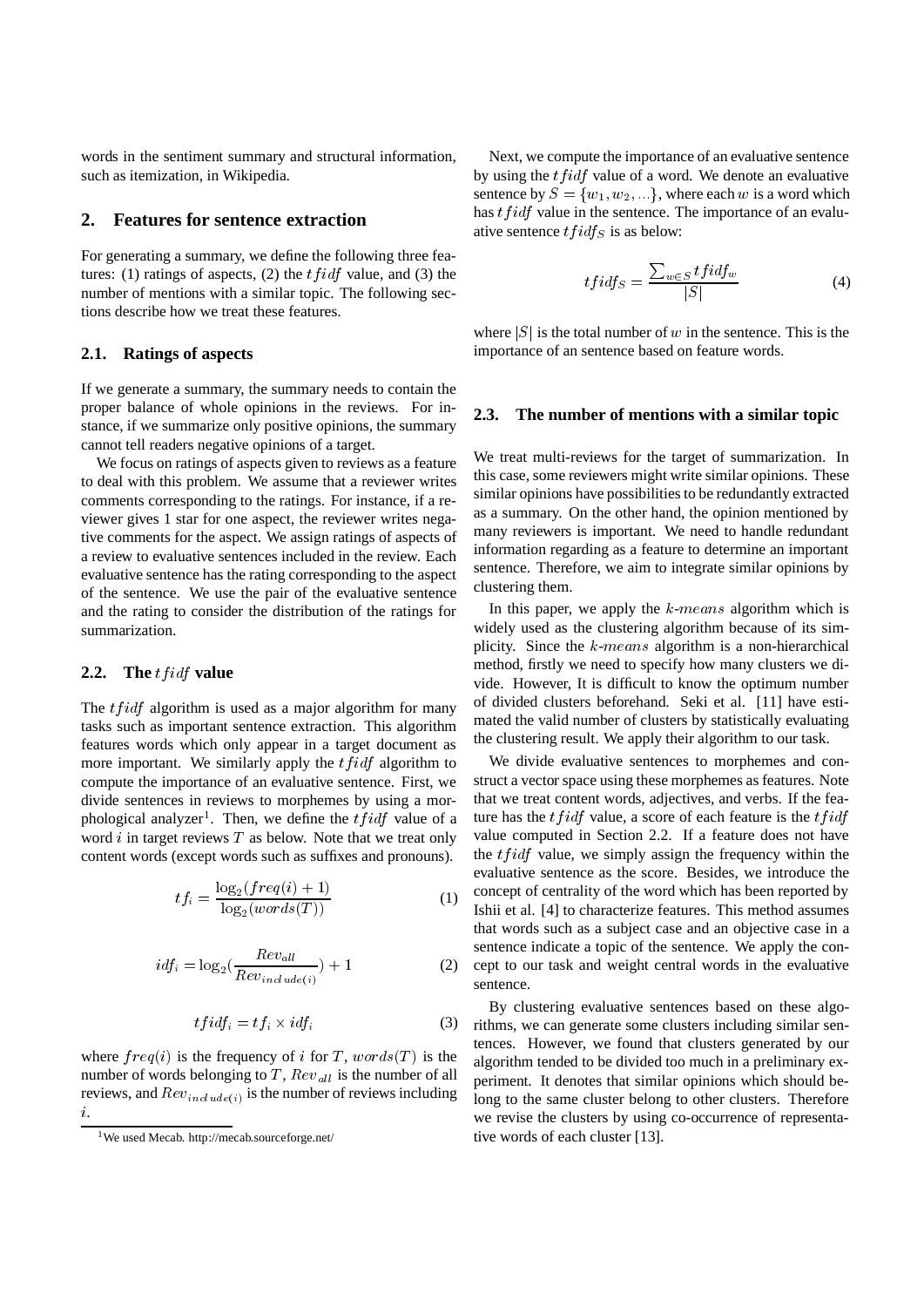# **3. Sentiment Summarizer**

In this section, we describe how to generate a summary based on three features mentioned in Section 2.. We compute the importance of each cluster by integrating the  $tfidf$  value of each sentence and the number of mentions. The importance of a cluster  $Imp(C)$  is as below:

$$
Imp(C) = Mean_{tfidf_S}(C) \times \log(|C| + 1)
$$
 (5)

where  $Mean_{tfidf_S}(C)$  is the average of  $tfidf_S$  belonging to a cluster  $C$ .  $|C|$  is the total number of sentences in the cluster.  $Imp(C)$  is the importance which means both the importance of feature words and the number of mentions.

Besides, we treat ratings of aspects to reflect the proper balance of whole opinions of reviews. The process for the sentence extraction is as follows:

- 1. identify a representative sentence which has the top  $tfidf$  from each cluster,
- 2. classify representative sentences into the rating to which the sentence belongs,
- 3. extract sentences with high  $Imp(C)$  on the basis of the distribution of the total number of representative sentences belonging to each rating.

As the representative sentence, we select a sentence which is close to the centroid of the cluster. However, each cluster often contains sentences with different polarities; positive and negative. Therefore, we judge the major polarity of each cluster first. Then, we select the sentence which is close to the centroid and contains the polarity.

#### **4. Integration**

In this section, we explain an integration approach of a sentiment summary and objective information which is related to it. In this paper we regard specifications and explanations about the target product as objective information. Integrating a sentiment summary from reviews with objective information leads to improvement in the quality of the summary.

In this paper, we handle a Wikipedia entry about the target product. The integration process consists of two processes; detection and alignment of KeySum (keywords in a sentiment summary) and KeyWik (keywords in a Wikipedia entry) .

KeySum is nouns with the high  $tfidf$  values in a sentiment summary. The number of KeySums in each sentence is limited by

$$
\frac{\text{\# of nouns in a sentence}}{2}
$$

Our system extracts sentences including the KeySum from the Wikipedia entry. On the other hand, KeyWik is detected by using structural information, such as itemization, in



Sentence: Multiple players can compete against each other in a single race.

Figure 2: The KeyWik extraction process.



Figure 3: Summary output interface.

Wikipedia. Figure 2 shows an example of the process. If the sentiment summary contains the KeyWik, our system aligns words in the sentiment summary and the KeyWiks.

Figure 3 shows the output of our system. The system can display (1) representative sentences in each aspect, (2) supplement information and (3) sentences belonging to each representative sentence. Each representative sentence contains the importance score  $(Imp(C))$  and the rating. By clicking a keyword in the summary, our system displays sentences extracted from Wikipedia as supplement information. The supplement sentences are displayed in descending order of the importance. It is based on the concept of centrality of the word and is the same as the approach, which was proposed by Ishii et al. [4], in Section 2.3. If a user pushes a "cluster display" button, he/she can access to sentences which belong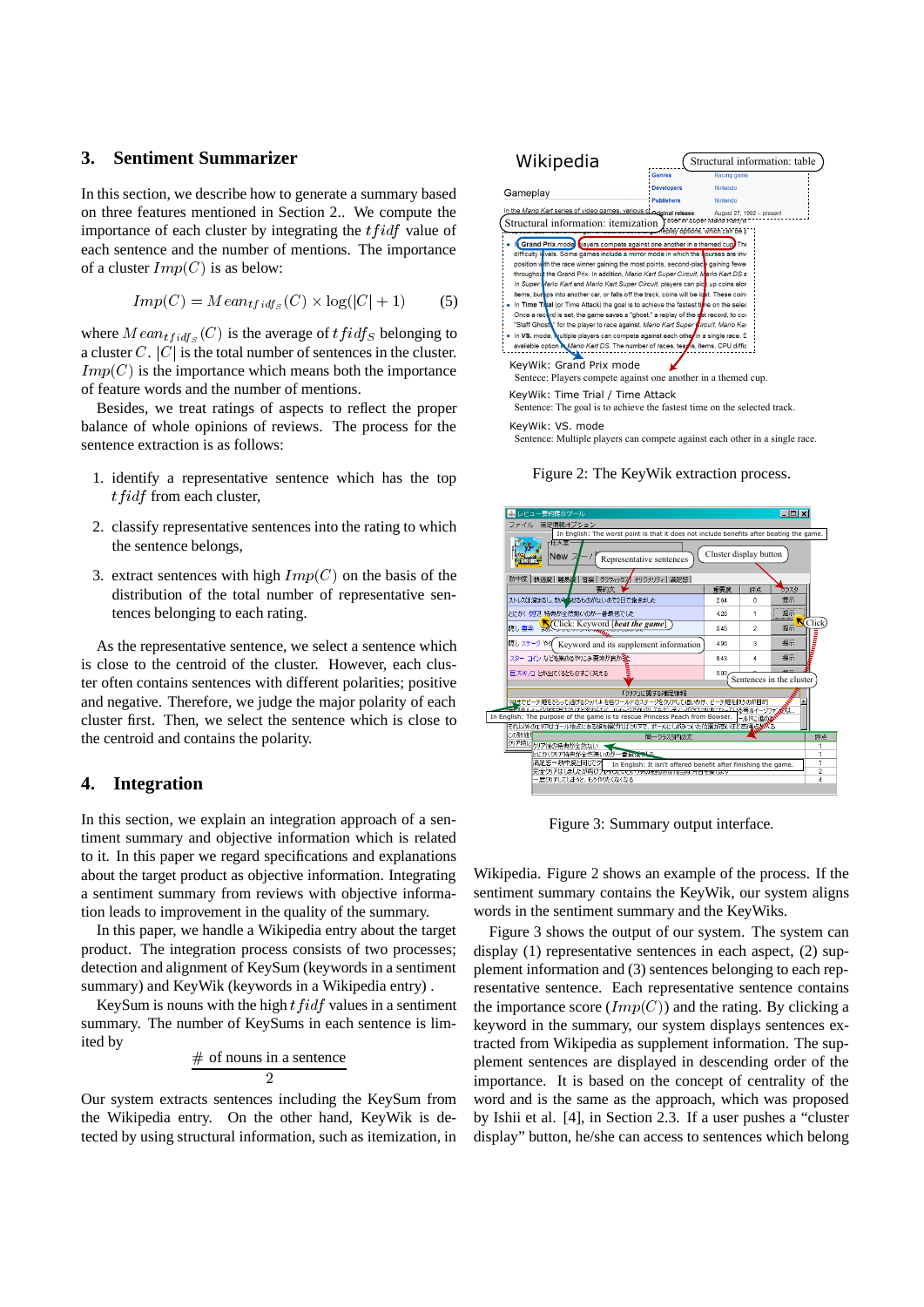| Representative sentence                                                     | Imp(C) | ActRat | Ave  |
|-----------------------------------------------------------------------------|--------|--------|------|
| I'm bored with in a few days because it is stressful.                       | 2.46   |        | 0.00 |
| The worst point is that it does not include benefits after beating the game | 4.26   |        | 1.80 |
| The number of hidden items is good.                                         | 3.45   |        | 2.00 |
| Hidden stages after completing the game are scarce.                         | 4.96   |        | 3.5  |
| I enjoyed collecting Star coins.                                            | 8.43   |        | 3.36 |
| Big mushroom item is very funny idea.                                       | 3.03   |        | 5.00 |

Table 1: A summary by the proposed method for  $\langle$  Addiction (a) $\rangle$ .

to the cluster.

### **5. Experiment**

In this section, we evaluated our summarization. First, we describe the data set for the experiment. Then, we compare our summary with a manual summary as quantitative evaluation. Finally, we evaluate our system with objective information qualitatively.

#### **5.1. Data set**

We used game review documents which Shimada et al. [12] used for evaluative documents classification. The review documents were extracted manually from the Web site<sup>2</sup>. Seven evaluative criteria are given to each review, i.e., Originality (o) >,  $\langle$  Graphics (g) >,  $\langle$  Music (m) >,  $\langle$  Addiction (a) >,  $\leq$ Satisfaction (s)>,  $\leq$ Comfort (c)>, and  $\leq$ Difficulty (d)>. The review documents include reviews for 49 games. The numbers of the all reviews are 4,174 reviews. We chosen three of the Nintendo DS software<sup>3</sup> as the target data. They consisted of 170, 130, 24 reviews, respectively. We randomly selected approximately 450 sentences from each software. Then, three annotators  $(A_1, A_2, A_3)$  annotated the sentences. For quantitative evaluation, annotators manually generated summaries. Each annotator extracted 50 sentences as a summary from them for each software.

### **5.2. Evaluation of a summary**

First, we discuss output summaries from our method. Table 1 shows an example of a summary for the aspect <Addiction  $(a)$ . It contains some representative sentences and their  $Imp(C)$ .  $ActRat$  is the actual rating of the review containing the representative sentence, " $Ave$ " is the average of the ratings in the cluster containing the representative sentence.

The value of the  $Ave$  was close to that of  $ActRat$ . This result shows the effectiveness of the sentiment summarizer with polarity-adjusted sentence extraction (See Section 3.). However, one of the problems in the result of Table 1 was that there existed the sentence to which its rating did not correspond. For example, although "The number of hidden items is good." was usually considered as a positive opinion, the rating of the review containing the sentence was 2. The reason was that most of the sentences in the review containing the representative sentence had negative opinions for this aspect. This is due to the fact that opinions of reviewers sometimes might be inconsistent with the ratings. We need to handle the non-consistence of ratings if we treat the rating information.

Next, we compared our summaries with manual summaries. We used ROUGE-N [5] for evaluation of summaries. It indicates an n-gram recall between reference summaries and a candidate summary. ROUGE-N is computed as follows:

$$
ROUGE-N = \frac{\sum_{S \in S_H} \sum_{g_N \in S} C_m(g_N)}{\sum_{S \in S_H} \sum_{g_N \in S} C(g_N)}
$$
(6)

where  $S_H$  is a set of reference summaries,  $g_N$  is the N length n-gram,  $C(g_N)$  is the frequency of the  $g_N$  in the reference summary, and  $C_m(q_N)$  is the maximum number of n-grams co-occurring in a candidate summary and a set of reference summaries.

Table 2 shows ROUGE-1 between our summaries and manual summaries. The baseline method was based on only the  $tfidf$  value, that is a method without clustering. Those scores are the average scores in three annotators. Since the distribution of each aspect was different, we computed the weighted average  $Ave_{wqt}$ . We weighted the number of sentences in reference summary for each aspect. AnnoR denotes the weighted average ROUGE score between annotators. We regarded  $A_1$  as the reference summary and the scores are the average of  $A_2$  and  $A_3$ .

Even the scores between annotators were not high. This result shows that it is difficult to generate a same sentiment summary. For MC and FS, our method outperformed the baseline in most aspects and  $Ave_{wgt}$ . On the other hand, the ROUGE score of our method was slightly low as compared with that of the baseline for SM.

However, the evaluation with ROUGE has a problem. The ROUGE is based on correspondence between the output and

 $^{2}$ http://ndsmk2.net/

<sup>3</sup>In this paper, there were "SM (New Super Mario Brothers)", "MC (Mario Cart)", "FS (Family Stadium)".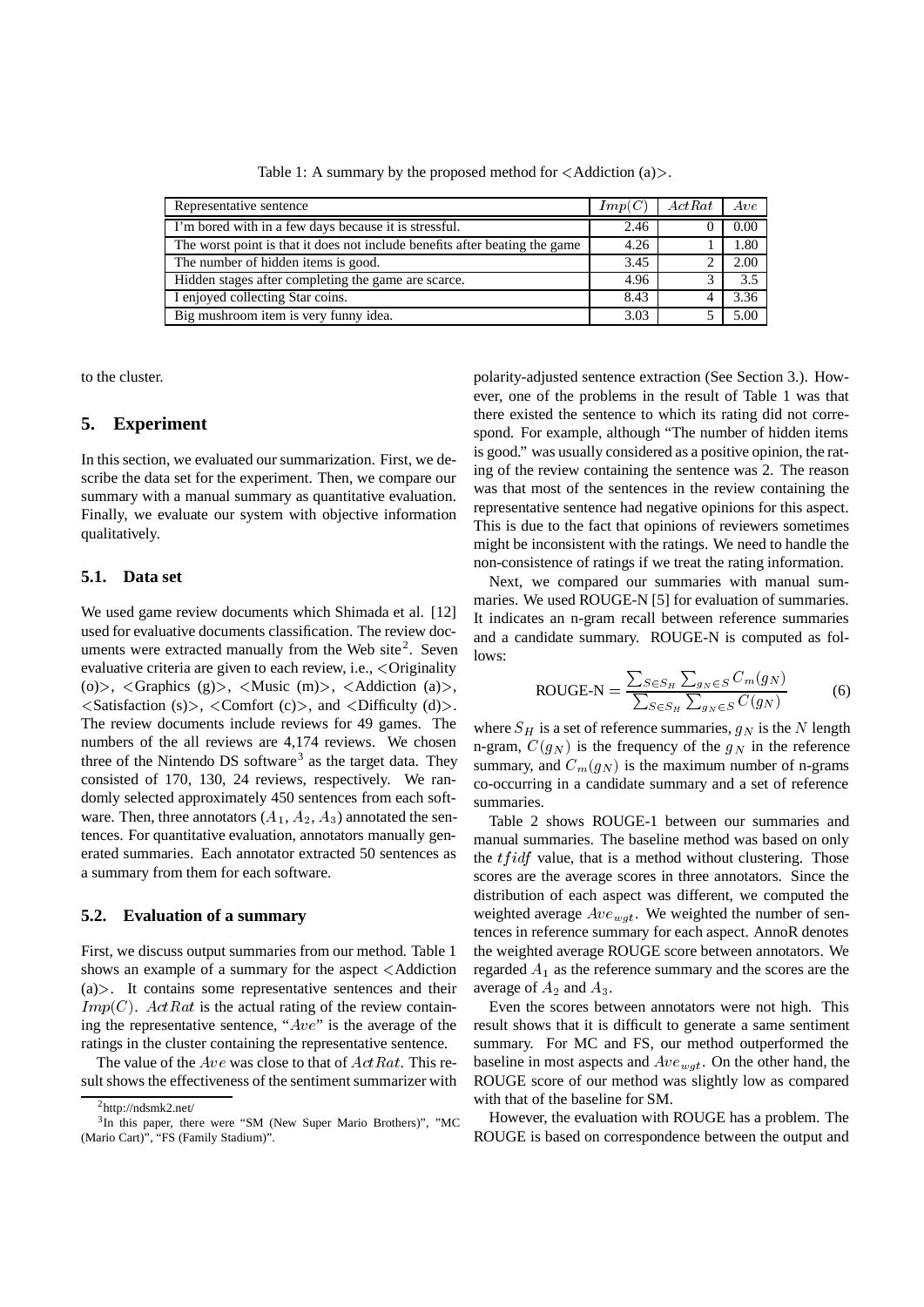| Name      | Method          | a     | $\mathbf c$ | d     | m     | g     | $\Omega$ | S     | $Ave_{wqt}$ | AnnoR |
|-----------|-----------------|-------|-------------|-------|-------|-------|----------|-------|-------------|-------|
| <b>SM</b> | <b>Baseline</b> | 0.301 | 0.506       | 0.357 | 0.476 | 0.095 | 0.373    | 0.335 | 0.349       | 0.460 |
|           | Proposed        | 0.275 | 0.453       | 0.430 | 0.303 | 0.205 | 0.341    | 0.350 | 0.337       |       |
| <b>MC</b> | <b>Baseline</b> | 0.304 | 0.310       | 0.468 | 0.289 | 0.363 | 0.388    | 0.408 | 0.361       | 0.371 |
|           | Proposed        | 0.492 | 0.439       | 0.393 | 0.341 | 0.347 | 0.456    | 0.498 | 0.424       |       |
| FS        | <b>Baseline</b> | 0.384 | 0.416       | 0.211 | 0.644 | 0.338 | 0.371    | 0.451 | 0.402       | 0.522 |
|           | Proposed        | 0.430 | 0.454       | 0.404 | 0.644 | 0.101 | 0.411    | 0.441 | 0.412       |       |

Table 2: ROUGE-N between our summaries and manual summaries.

Table 3: Semantic agreement between our summaries and manual summaries (%).

| Name      | Method          | a    | $\mathbf c$ | d    | m    | g    | $\mathbf{O}$ | s    | $Ave_{wgt}$ |
|-----------|-----------------|------|-------------|------|------|------|--------------|------|-------------|
| <b>SM</b> | <b>Baseline</b> | 14.3 | 37.5        | 21.4 | 25.0 | 33.3 | 27.3         | 20.0 | 25.5        |
|           | Proposed        | 28.6 | 31.3        | 50.0 | 25.0 | 66.7 | 36.4         | 25.0 | 37.6        |
| <b>MC</b> | <b>Baseline</b> | 25.0 | 33.3        | 40.0 | 0.0  | 20.0 | 31.8         | 22.2 | 24.6        |
|           | Proposed        | 37.5 | 44.4        | 0.0  | 50.0 | 20.0 | 45.5         | 33.3 | 33.0        |
| <b>FS</b> | <b>Baseline</b> | 25.0 | 13.6        | 14.3 | 33.3 | 0.0  | 40.0         | 37.5 | 23.4        |
|           | Proposed        | 50.0 | 50.0        | 42.9 | 33.3 | 16.7 | 30.0         | 29.2 | 36.0        |

manual summaries. Therefore, the value becomes low in the case that surface expressions are different even if the sense of sentences is similar. In this experiment, we evaluated the methods with semantic agreement between our outputs and manual summaries. First we displayed two sentences, namely our output and a manual output, to a test subject. Then, the test subject judged whether the outputs were similar in terms of content. The result shows Table 3. The number of test subjects was 2 persons. As compared with the result of Table 2, i.e., ROUGE, the proposed method generated higher scores. This result shows the effectiveness of the proposed method as compared with the baseline.

#### **5.3. Evaluation of our system**

We evaluated the effectiveness of object information and our system. This experiment was qualitative evaluation and the number of test subjects was four persons. The test subject scored 1 (bad) - 5 (good) points for each questionnaire entry. The result shows Table 4. The average score was 4.3.

In particular, the score of "effectiveness for content understanding" as a summary was high. This result shows the effectiveness of integration between object information and a sentiment summary. By using our system, a user can easily understand the product in terms of sentiment and objective information.

On the other hand, there were some negative comments from the test subjects. The 1st comment was a problem of the clustering process. The clustering process did not deal with the polarity of each sentence. Sentences with a differTable 4: Evaluation of our system

| <b>Effectiveness of objective information</b>  |     |  |  |  |  |  |  |
|------------------------------------------------|-----|--|--|--|--|--|--|
| Correspondence between supplement              |     |  |  |  |  |  |  |
| information and content                        |     |  |  |  |  |  |  |
| Adequateness of selection of KeySum and KeyWik |     |  |  |  |  |  |  |
| Effectiveness for content understanding        |     |  |  |  |  |  |  |
| Necessity of objective information             |     |  |  |  |  |  |  |
| <b>Effectiveness of our system</b>             |     |  |  |  |  |  |  |
| As informative summary                         | 4.2 |  |  |  |  |  |  |
| Easy-to-understand                             | 4.6 |  |  |  |  |  |  |
| <b>Average</b>                                 | 4.3 |  |  |  |  |  |  |

ent polarity were occasionally contained in a cluster; e.g., the polarity of a representative sentence in a cluster was positive and the cluster contained some negative sentences. To improve the clustering process is one future work. Another negative comment is concerning the keyword extraction from sentiment reviews for the integration process. There was lack of keywords for the supplement. To generate more appropriate integrated summaries, we need to consider the extraction process of target words for the supplement.

# **6. Related work**

Meng and Wang [7] have extracted aspects from the specification of the target product and summarized reviews with hier